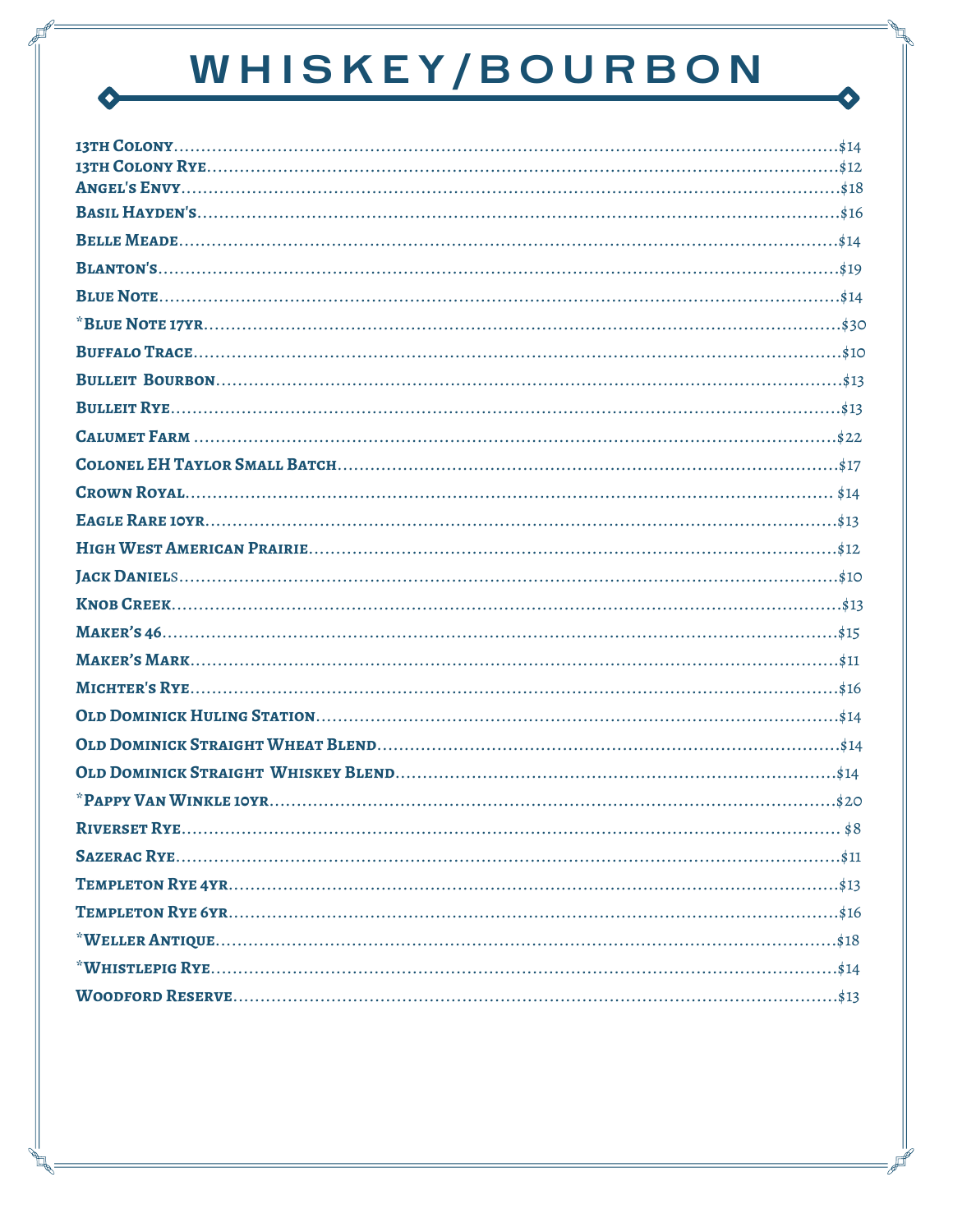## **SCOTCH**

| $DALMORE 12YR 12YR 12YR$ |  |
|--------------------------|--|
|                          |  |
|                          |  |
|                          |  |
|                          |  |
|                          |  |
|                          |  |
|                          |  |
|                          |  |
|                          |  |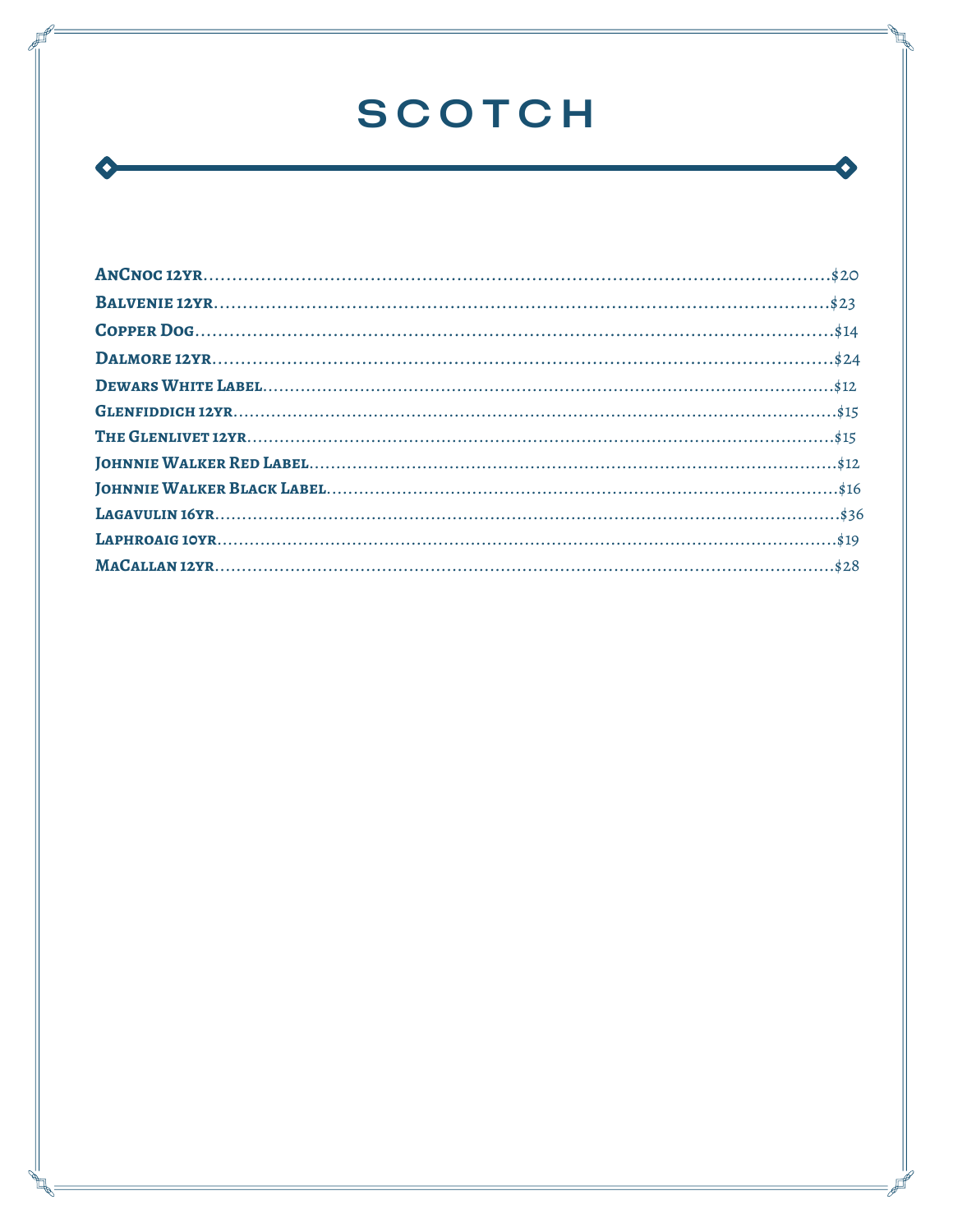## VODKA

### GIN